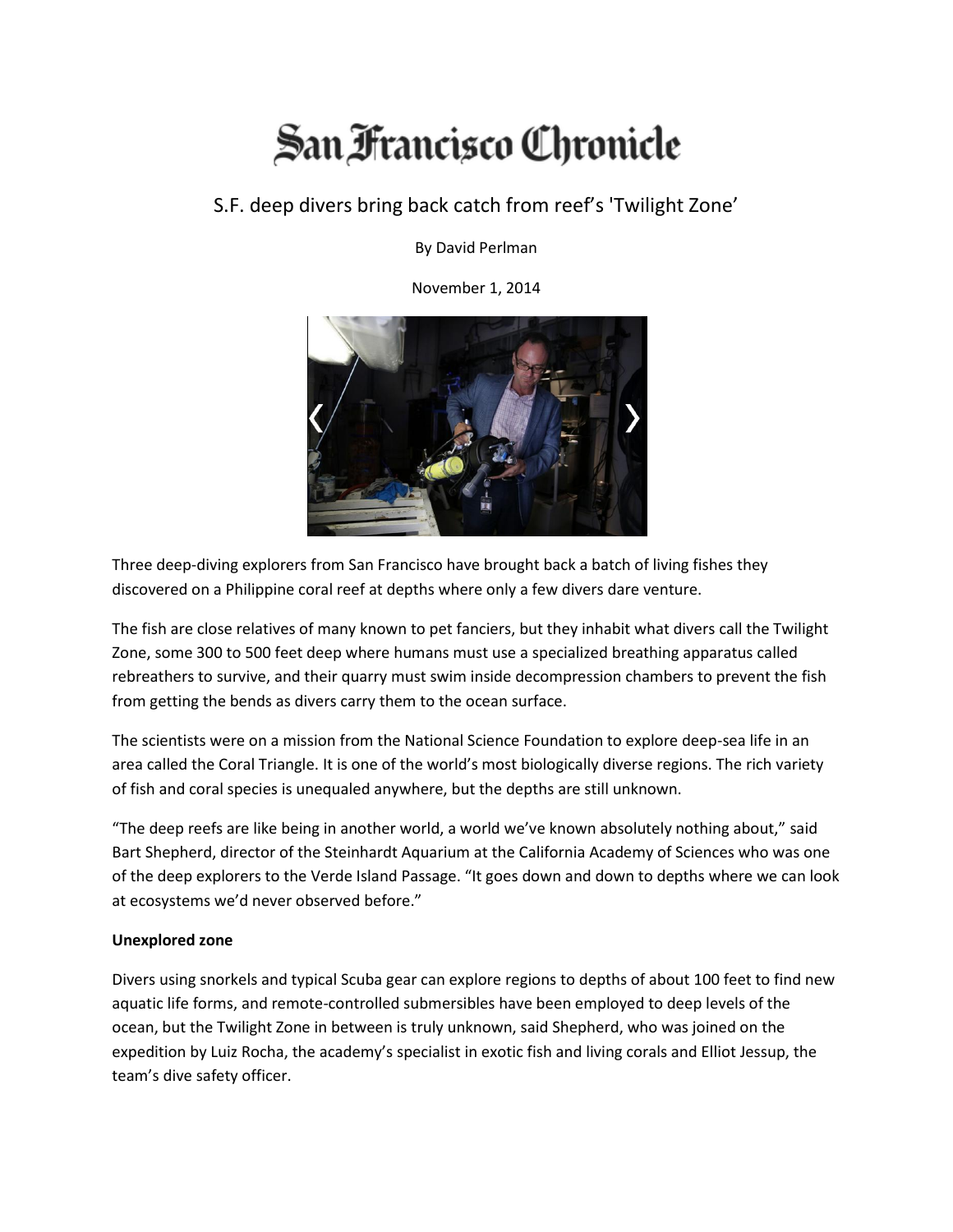#### 'Another world'

"There's a deep reef off one island where we had no idea what was there, and when Jessup and I dove, we were the first human eyes that ever saw the life, the corals and the fish of another world," Shepherd said.

"Those reefs are so charismatic, so beautiful, and we know so little about them," Shepherd said. "They may be resilient — maybe more so than nearer the surface. They may be regions that could be repopulated with animals from the surface when the reefs above become victims of change. Or they may not. We just don't know, and we need to know."

The divers were preparing for more efforts to study the deep ecosystems of the Coral Triangle in even greater detail, in order to help Philippine scientists devise strategies for protecting the reef region, Rocha said.

"Coral reefs are being destroyed in all the oceans," Rocha said. "Over-fishing isn't controlled, but now we have baseline data to help the Philippine people protect the biodiversity of at least one region."

On every scuba dive hundreds of feet deep, the scientists used well-known techniques to decompress slowly on their way to the surface, Shepherd recalled. But while a single deep dive into a reef in the Twilight Zone could take as long as five hours in the water, it would yield barely a half-hour of observation time, he said.

### **Bring fish back alive**

And bringing the fish back alive was really a high-tech effort. Normally, Shepherd said, divers who go deep will prick a fish's swim bladder with a needle to keep it from expanding or even exploding from too-rapid a decompression as it is brought to the surface.

"But I don't like poking holes in fish," he said, "so we developed a much nicer technique."

Technicians at the academy, working with the divers, devised a kind of hand-held hyperbaric chamber that a single diver could carry along. It's a small plastic-and-metal tank filled with ocean water under high pressure, and as a diver swam slowly back to the surface with a tank of the fish, the diver slowly released the tank's pressure, fathom by fathom, until captor and captive reached the surface safely.

#### **For exhibit**

The fish and corals that the divers brought back to the academy in Golden Gate Park are now acclimated to surface waters and will eventually be exhibited there, Shepherd said. They include varied species of cardinalfish (Ostorhinchus), wrasses (Oxycheilinus), fairy basslets (Pseudanthias), sand perches (Parapercis) and hogfish (Bodianus).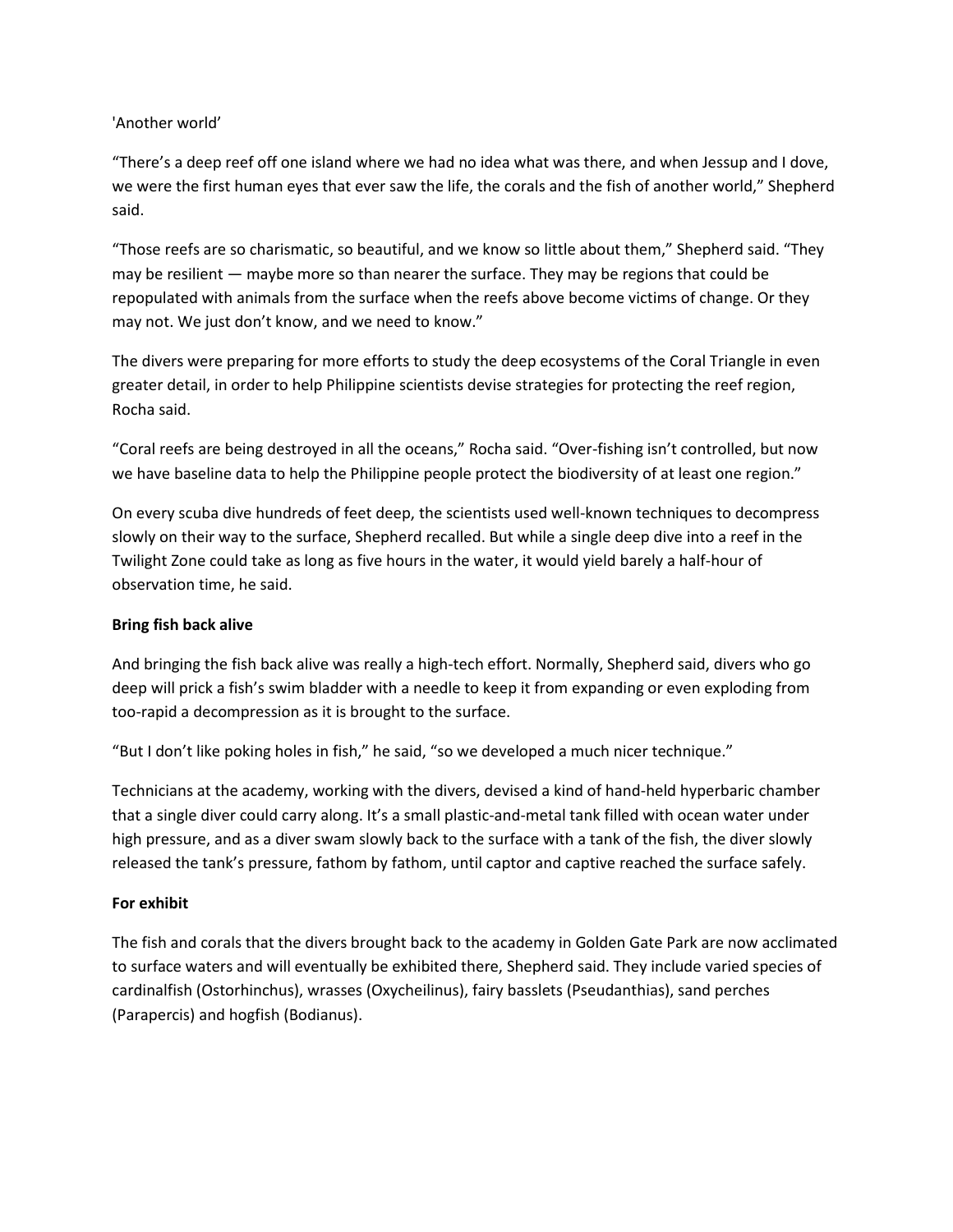